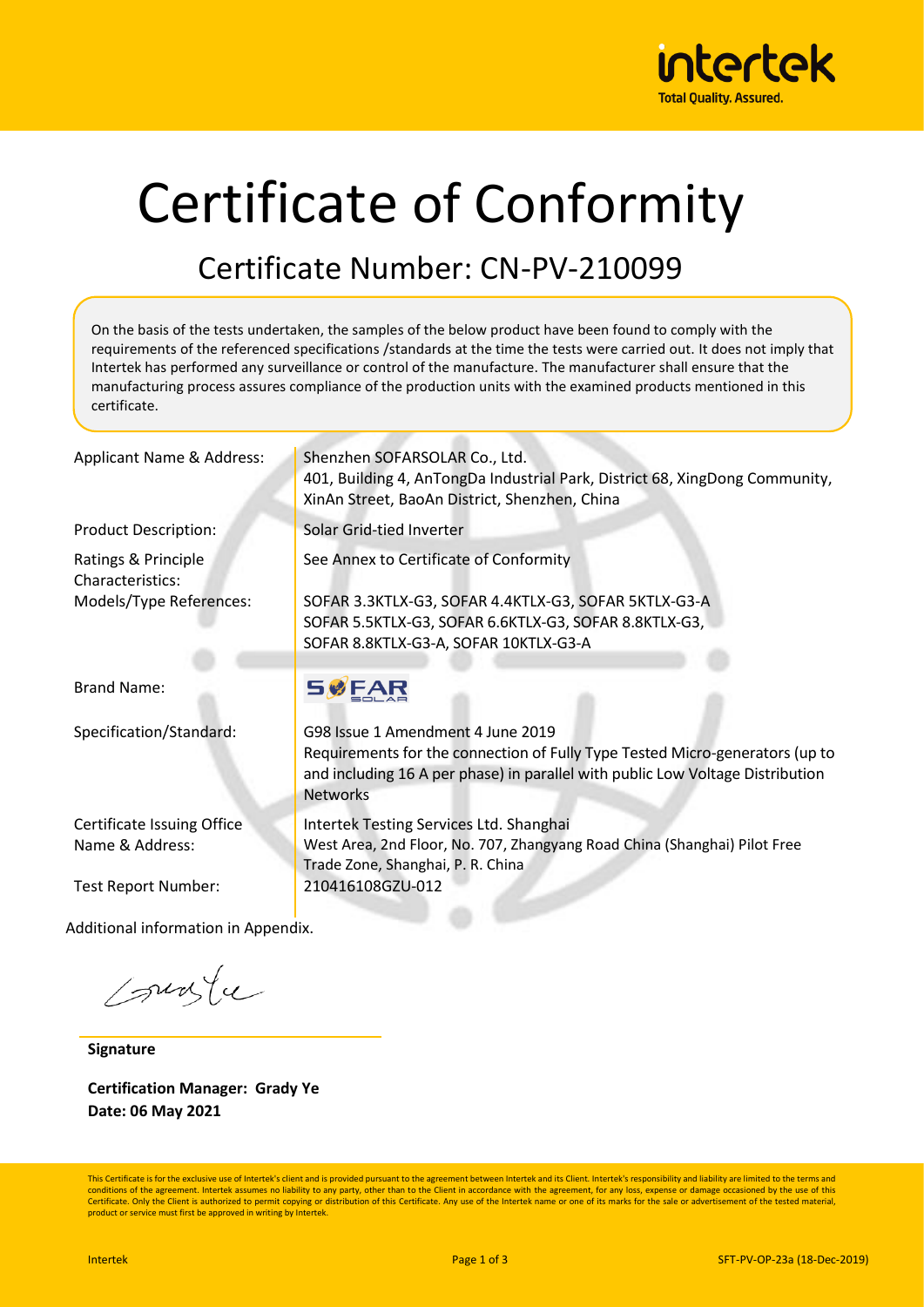

## **APPENDIX: Certificate of Conformity**

#### **This is an Appendix to Certificate of Conformity Number: CN-PV-210099**

| <b>MODEL</b>               | SOFAR 3.3KTLX-<br>G <sub>3</sub>            | SOFAR 4.4KTLX-<br>G <sub>3</sub> | <b>SOFAR 5KTLX-</b><br>$G3-A$ | SOFAR 5.5KTLX-<br>G <sub>3</sub> |  |  |
|----------------------------|---------------------------------------------|----------------------------------|-------------------------------|----------------------------------|--|--|
| Max PV voltage             | 1100Vdc                                     |                                  |                               |                                  |  |  |
| MPPT Voltage range         | 140-1000Vdc                                 |                                  |                               |                                  |  |  |
| Max. input current         | 15/15A                                      |                                  |                               |                                  |  |  |
| PV Isc                     | 22.5/22.5A                                  |                                  |                               |                                  |  |  |
| Rated power(W)             | 3000                                        | 4000                             | 5000                          | 5000                             |  |  |
| Max.apparent power (VA)    | 3300                                        | 4400                             | 5000                          | 5500                             |  |  |
| Max output current         | $3\times5.0A$                               | $3\times 6.7$ A                  | $3\times7.6$ A                | $3\times8.3$ A                   |  |  |
| Output voltage             | 3W/N/PE 230Vac/400Vac                       |                                  |                               |                                  |  |  |
| Nominal Frequency          | 50 Hz                                       |                                  |                               |                                  |  |  |
| Power Factor               | 1 default (adjustable+/-0.8)                |                                  |                               |                                  |  |  |
| <b>Ambient Temperature</b> | $-30^{\circ}\text{C} - +60^{\circ}\text{C}$ |                                  |                               |                                  |  |  |
| <b>Protection Degree</b>   | <b>IP65</b>                                 |                                  |                               |                                  |  |  |
| <b>Protection Class</b>    | Class I                                     |                                  |                               |                                  |  |  |
| Software Version           | V000001                                     |                                  |                               |                                  |  |  |

This Certificate is for the exclusive use of Intertek's client and is provided pursuant to the agreement between Intertek and its Client. Intertek's responsibility and liability are limited to the terms and conditions of t